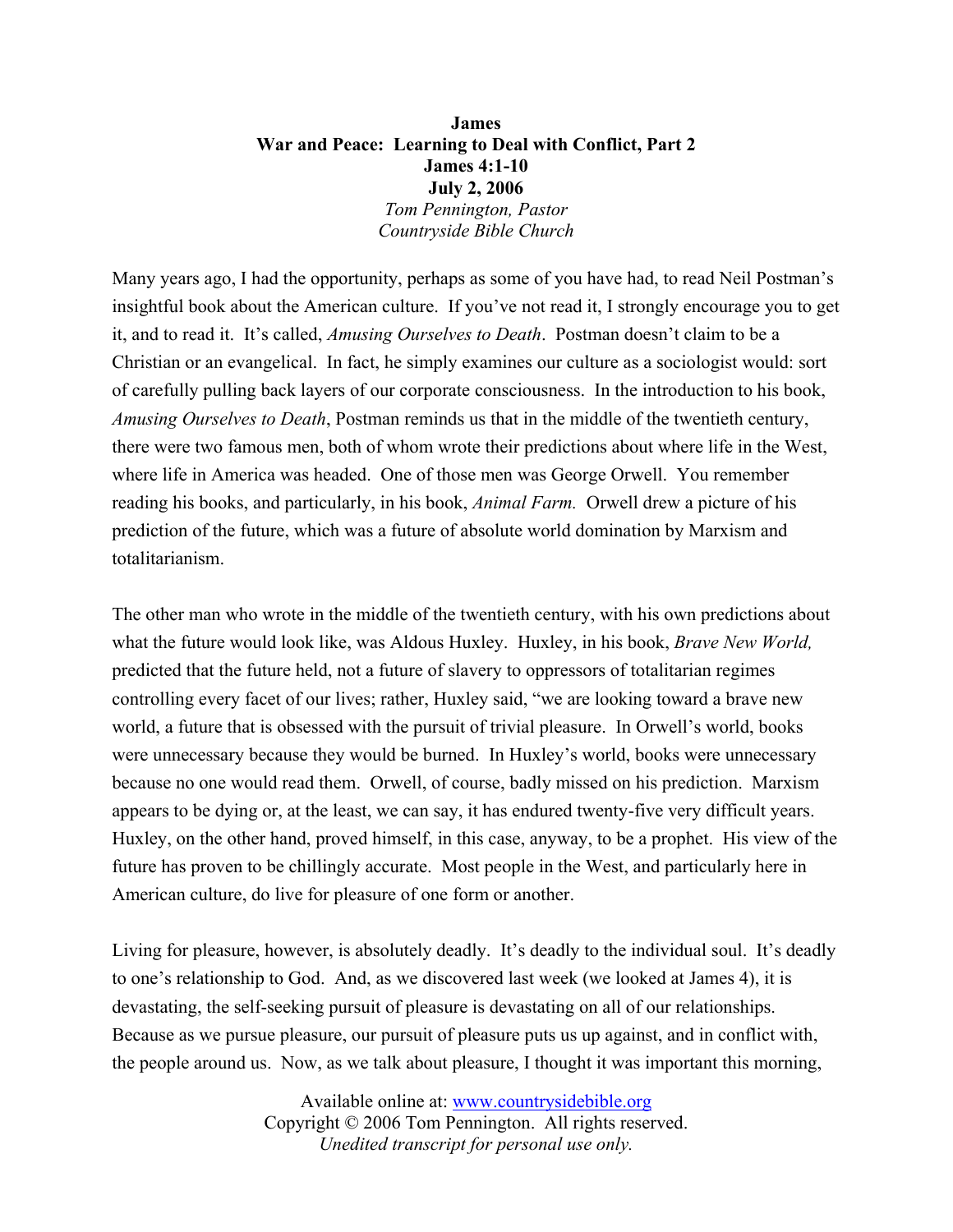before we continue to look at James 4, that I make some careful distinctions, so that you don't misunderstand James or me. The Bible does not say that pleasure, in and of itself, is sinful. In fact, we're told that God pursues His own pleasure. In Psalm 149:4, "the Lord takes pleasure in His people." In fact, Scripture makes it clear that there are legitimate pleasures that have been given by God to man. Psalm 37: 4, "Delight yourself in the Lord, and He will give you the desires of your heart." You see, our world is filled with things in which we can find legitimate pleasure.

Scripture tells us that food, for example, and times of feasting are one of those. We all enjoy that. The ancients did, and we do, as well. You remember what Paul told Timothy. And that is, that all things are given for our, what? Enjoyment, if they're received with thanksgiving, a specific reference to food, there in his letter to Timothy. We enjoy feasting. That was a part of Israel's world. It's a part of our world. That's a good thing. That's a legitimate pleasure.

We enjoy family. We enjoy children. We find pleasure in friendship. We find pleasure in the joys of married love. All of these things are good and legitimate pleasures. In fact, Scripture tells us that heaven, itself, will be a place of consummate pleasure. Unlike the Islamic view of 70 virgins, Scripture tells us, that instead, we will find our pleasure, our ultimate pleasure in God, Himself! Psalm 16:11 says, "In your presence is fullness of joy. And in Your right hand there are pleasures forever."

C.S. Lewis understood this reality. In his book, *The Screwtape Letters*, and most of you are familiar with *The Screwtape Letters*. In this particular book C.S. Lewis writes as if this were a series of letters written by an older, more experienced demon to his young apprentice, named Wormwood. And as this older demon writes, of course you have to think sort of in a backwards way, because he's writing as if he were the enemy of God, and it were good (what he's doing is good). But listen to what C. S. Lewis has this older, more experienced demon write to Wormwood, his younger apprentice:

"Never forget, that when we are dealing with any pleasure in its healthy and normal and satisfying form, we are, in a sense, on the enemy's ground. I know we've won many a soul through pleasure. All the same, it is His, (that is, a reference to God). It is His invention, not ours. He made the pleasures. All our research, so far, has not enabled us to produce one. All we can do is to encourage the humans to take the pleasures, which our enemy has produced, at times, or in ways, or in degrees which He has forbidden. Hence, we always try to work away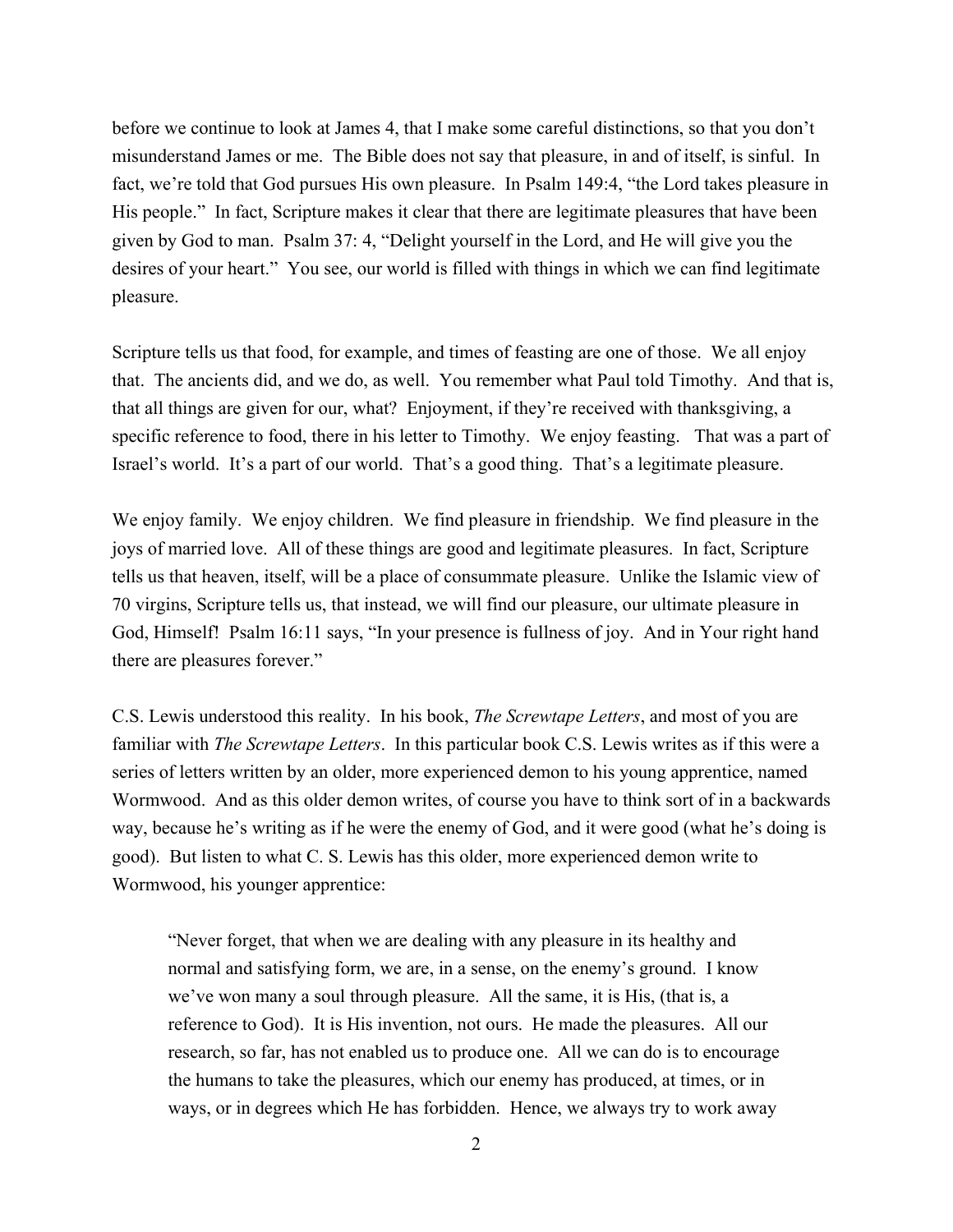from the natural condition of any pleasure to that which is least natural. As everincreasing craving for an ever-diminishing pleasure is the formula."

Those are incredibly insightful words. That's exactly right. True and legitimate pleasure comes to us from God; and we are to enjoy that legitimate pleasure in this created world, always with an eye to God's glory. It was Augustan who said that when we enjoy the things around us, we are always to enjoy those things with an eye to God's glory. And if we enjoy those things without an eye to God's glory, then those things have become to us idols. We are ultimately, then, to seek our true pleasure, our ultimate pleasure in our God.

Now just as there are legitimate pleasures that God has given us as good gifts, an expression of His love and goodness to us, there are also, the Scriptures tell us, sinful pleasures, pleasures that are opposed to God. Now the question is: "When is pleasure sinful?" Well, let me give you three answers to that question. "When is pleasure sinful?" First of all, when legitimate pleasure, God-given pleasure, becomes more important to us than God is. When a God-given pleasure becomes more important to us than God.

Listen to 2 Timothy 3:4. Paul, in describing to Timothy the last days, says, "Men shall be lovers of pleasure, rather than lovers of God." When pleasure, whether sinful pleasure, certainly, but let's talk for a moment legitimate pleasure. When legitimate pleasure becomes more important to us, and we love it rather than God, then that pleasure has become sinful. When this happens, even a legitimate pleasure, a God-given pleasure can become an idol of the heart.

Pleasure is sinful, secondly, when legitimate pleasure is pursued in excess. When legitimate pleasure is pursued in excess. As I mentioned before, food and feasting is a wonderful gift from God. And I intend to do so at lunch, in just a few minutes, as many of you do. That's a good thing! While Scripture commends that, and Scripture encourages us to enjoy this good gift. At the same time, the same Scripture forbids gluttony. So, a legitimate pleasure, in excess, can be sinful.

A third way pleasure is sinful is (and this is an obvious one) when Scripture forbids that pleasure when it's a forbidden pleasure. For example, God has given us a wonderful gift of the physical relationship in marriage. But sex before marriage, or outside of marriage is forbidden by Scripture. That pleasure is a sinful pleasure. And by the way, let me say generally, about sinful pleasure, whatever it is make no mistake that sin often brings great short-term pleasure. I'm reminded of Hebrews 11:25, where we're told that Moses chose to endure ill-treatment of the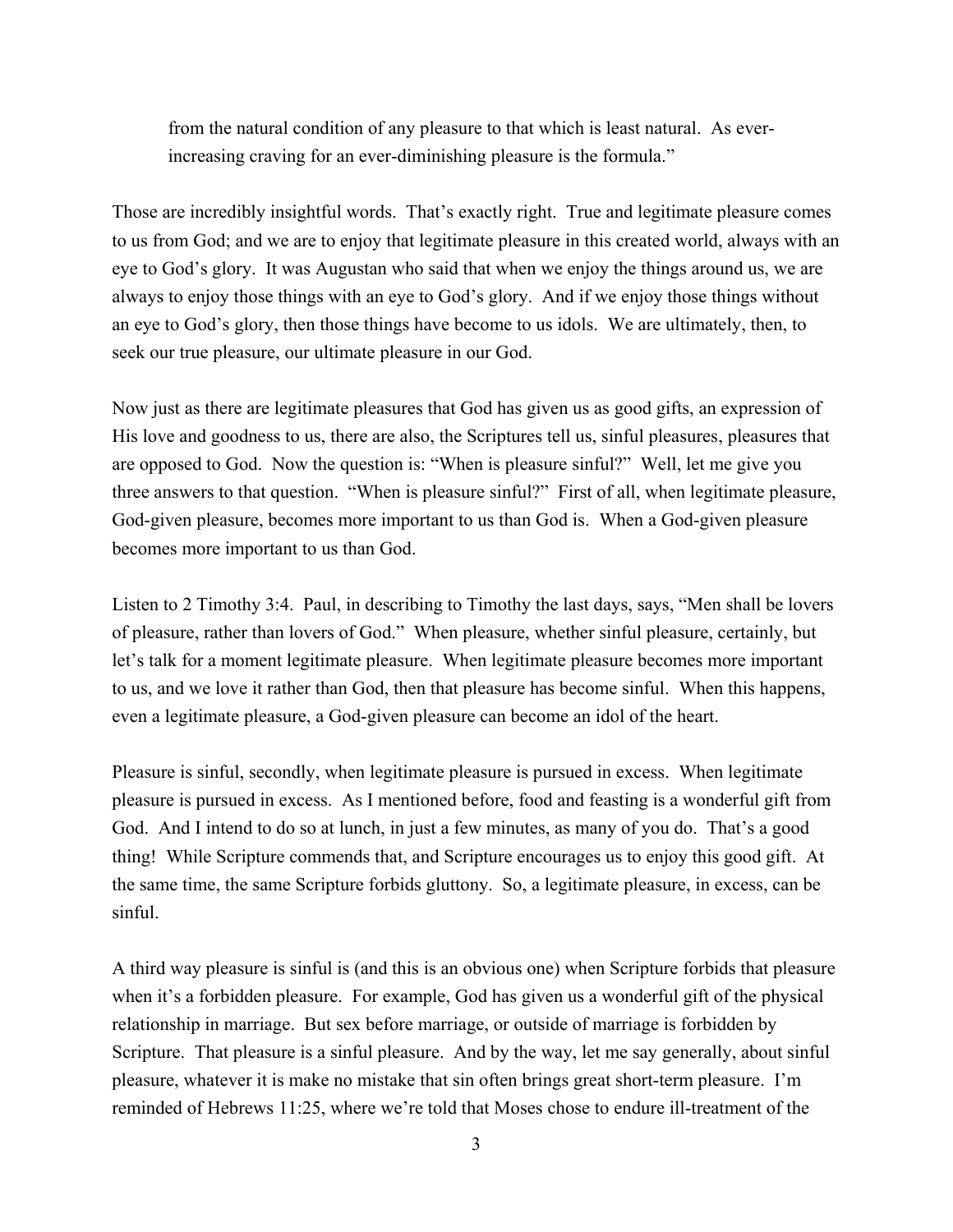people of God rather than to enjoy the passing pleasures of sin. Oh, yes, sin for a short time can be very pleasurable, very satisfying. But it's passing! It's short-lived. It never really satisfies Samuel Johnson, the great, famous eighteenth century scholar, said this:

"Of all that hath tried the selfish experiment, let one come forth and say that he has succeeded. He that hath made gold his idol, has it satisfied him? He that has toiled in the fields of ambition, has he been repaid? He that has ransacked every theatre of sensual enjoyment, is he content? And any answer in the affirmative, not one!"

John McMurray says, "The best cure for hedonism is the attempt to practice it." Someone gives themself to pleasure, and they soon find that it is a cardboard dream." It never satisfies. It simply creates an appetite for more and more and more. In fact, if you live to satisfy your cravings, as a goal of life, you are not only living in rebellion against your creator, but Scripture says you are a slave. Titus 3:3, speaking of unbelievers, describes them as being "enslaved to their pleasures." The Jewish rabbis put it this way (speaking of those cravings of the heart): "The evil impulse is first a wanderer who passes by; then a guest; and finally master of the house, who gives orders."

Now, it's these sinful pleasures that James is referring to in chapter 4. Where do these cravings for sinful pleasures come from? Well, as we learned last time, they come from our flesh, from our fallenness, from that part of us that is not yet redeemed. These cravings arrive and arise. How do they affect us? Well, those who live to satisfy their cravings (and this is very important to understand; those who live to satisfy their cravings are internally in a constant state of war. Look at verse 1: "The pleasures that wage war in your members...." "Members" is a reference to the members of the human body. He's saying, "Within you, there rages a war…." For the person who lives to satisfy his cravings has a war within his own heart.

That's the same thing Peter said in 1 Peter 2:11, where he speaks of those cravings that "wage war against the soul." Now understand this: Where a person is living to satisfy their cravings, there is an internal war constantly raging. And when there is conflict with others, it is simply the spilling over, if you will, of that internal war that already exists in their own hearts. Notice verse 1 again: "The source of the wars and battles among you, (that is among you people) is the cravings within each of you." Listen carefully to what I'm about to say, because this is absolutely crucial to understand. When a person is at war with others, when a person is known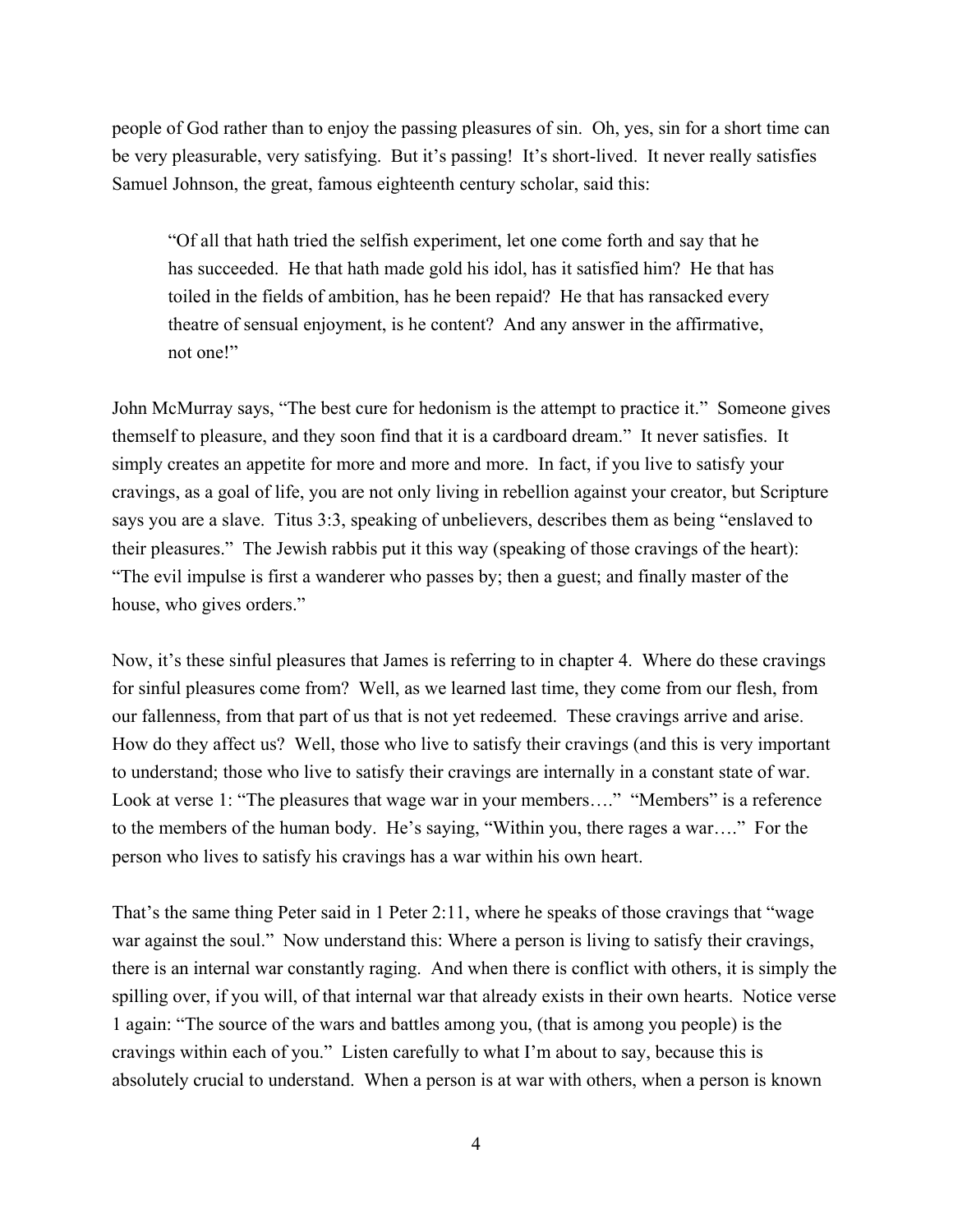for arguments and quarreling and fighting, that expression of fighting is merely the overflow of the war within their own hearts.

So, these cravings, these lusts, these desires for pleasure of various kinds are the driving force, not only as we found in chapter 1 of James, behind temptation; but they're also the source of every quarrel and every argument that we ever have with others. This is what we began to learn from James last Sunday. Now all of that is introduction. And the reason is, it's very important for you to understand the nature of the pleasure that James is describing here. There are good and legitimate pleasures. And there are sinful pleasures. He's talking about sinful pleasures. Now, you follow along as I remind you of the flow of his argument here in James 4:1.

What is the source of quarrels and conflicts among you? Is not the source your pleasures that wage war in your members? You lust and do not have, so you commit murder. You are envious, and cannot obtain; *so* you fight and quarrel. You do not have, because you do not ask. You ask and do not receive, because you ask with wrong motives, so that you may spend *it* on your pleasure. You adulteresses! Do you not know that friendship with the world is hostility toward God? Therefore, whoever wishes to be a friend of the world makes himself an enemy of God. Or do you think that the Scripture speaks to no purpose: "He jealously desires the Spirit which He has made to dwell in us?" But He gives a greater grace. Therefore *it* says, "GOD IS OPPOSED TO THE PROUD, BUT GIVES GRACE TO THE HUMBLE." Submit therefore to God. Resist the devil and he will flee from you. Draw near to God, and He will draw near to you. Cleanse your hands, you sinners. And purify your hearts, you double-minded. Be miserable; and mourn and weep. Let your laughter be turned into mourning, and your joy to gloom. Humble yourselves in the presence of the Lord, and He will exalt you.

Now, it's hard to see on the surface the flow of the theme that ties that paragraph together. But it is a paragraph. There is a common theme. And the common theme is introduced to us in verse 1: "Where do these quarrels and fightings come from?" The issue is conflict. That's the theme that lies behind this paragraph. And what we learn in this paragraph is that there are very specific steps that you and I must take in order to deal with interpersonal conflict. In fact, this paragraph contains several imminently practical steps for dealing with conflict in our lives. And the first comes in the first three verses.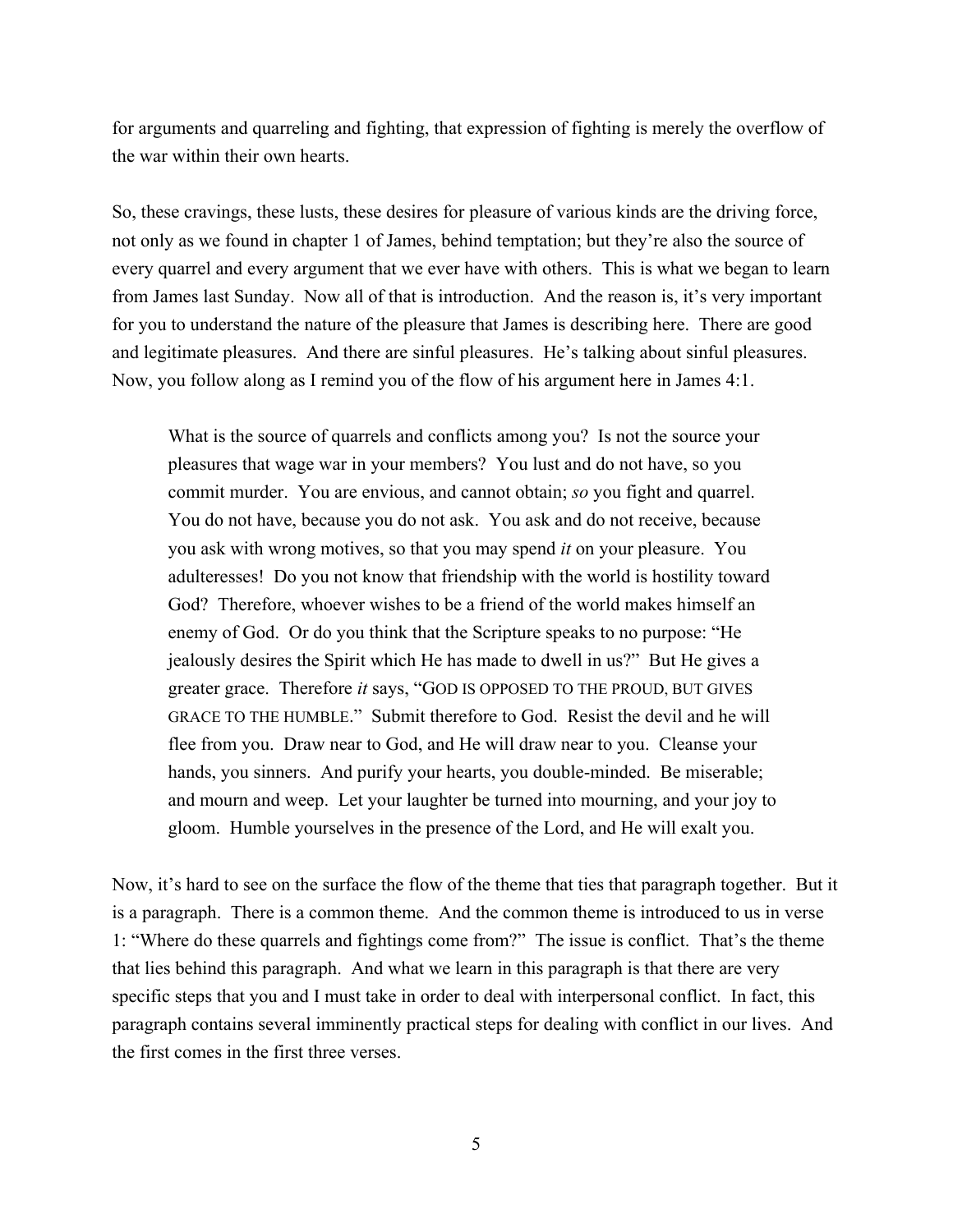It's this: identify the true source of conflict. You see, before you and I can legitimately and adequately deal with the conflict in our lives, we must understand where it comes from. What's the source? Verse 1, "What is the source of quarrels and conflict among you?"

Now the second part of verse one we could legitimately convert to a statement of fact. James says, "The source of the quarrels and conflicts among you is your pleasures." You see, the pursuit of sinful pleasures, or our efforts to satisfy the sinful cravings of our hearts, is what creates quarrels and arguments. As we saw last time, the word "pleasures" translates the Greek word, "hedone." You recognize that word. It's the word from which we get our English word, "hedonism," or "hedonist." It came to be used of the pleasure, or the desire of all the senses. And eventually, it came to describe the desire of, or the cravings of, the heart. Get the picture that James is painting here.

For all of us, who are believers, there are still within us, growing out of that unredeemed part of us, strong desires, or cravings that are continually assaulting our souls. Those cravings may be for position, for power, for influence, for peace, for security, for safety, to be married, not to be married, to have children, not to have children. Any number of strong desires: to be liked, to be accepted, for sexual pleasure. There're any number of strong desires that could be resident within our hearts. But that's what he's describing: those strong cravings that are attached to our unredeemed self, the flesh that still resides in us, even though we're a new person in Christ. We still retain the flesh. And attached to that, are these cravings. They assault our souls. According to James 1:14, they lead us into temptation. And, according to James 4:1, they lie behind every sinful conflict.

Very important to understand that when you're involved in a quarrel, or when I'm in a quarrel, when we're in an argument or fight with someone else, the issue, the true source of the conflict is not the issue we're arguing. It isn't the other person in the argument. The problem is us: the cravings of our hearts! You see, James pictures here the cravings of our hearts like a mighty army inside of us, ready at a moment's notice to declare war against anybody who stands in the way of our getting whatever it is we set our hearts upon. I told you last time, every time you find yourself in a quarrel, in an argument, in a verbal war, ask yourself this question: "What selfcentered craving am I trying to protect by engaging in this argument?" Because that's what it always comes back to.

Now, as we continue to look at what James teaches us, here; James is still helping us to see the true source of our conflict. But notice the progression of his argument. In verse 1 he makes the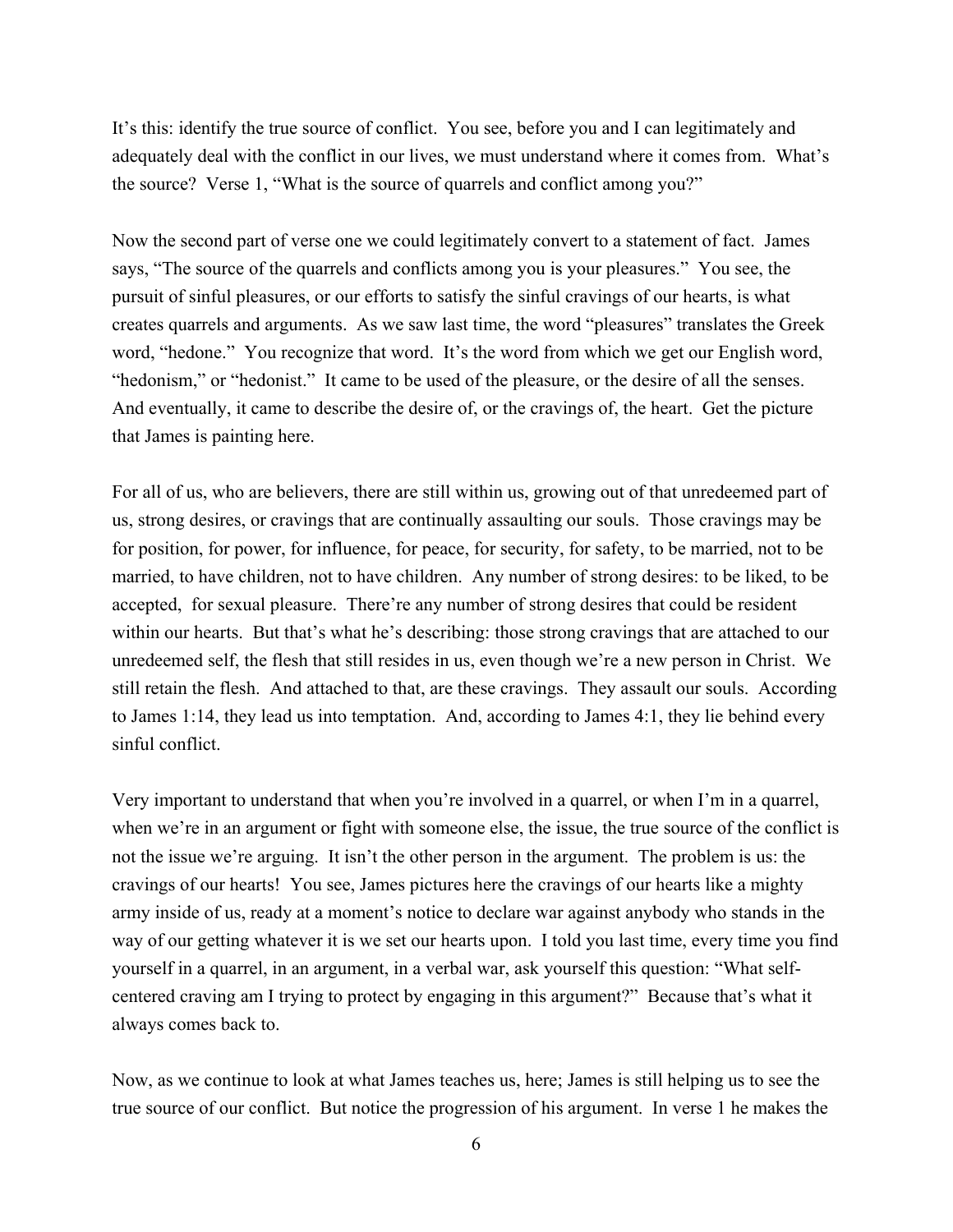point that self-seeking desires lie behind every conflict, every quarrel. And then in verse 2, he illustrates exactly how those desires produce quarrels and arguments. He's told us that it is these desires that produce them. And now in verse 2, he's going to give us a couple of illustrations to help us see how that actually happens.

The first illustration is found at the beginning of verse 2. "You lust and do not have." Now the word "lust" is a synonym for the word "pleasure." They're used together and synonymously here. The word "lust" simply means "to crave", "to have a strong desire", "to set your heart on something". What's the relationship between lust and pleasure? Lust is the craving unfulfilled; and pleasure is the craving satisfied. And so, he says, "You crave and you do not have." You know, there are profound lessons about God's moral universe in that statement. God, in His great love, usually does not allow all of our cravings and desires to be fulfilled. And even when they are fulfilled, they never fully satisfy. You see, our lives are crowded with discarded pleasures. Before we enjoyed them, each one promised to bring true lasting satisfaction. But, instead, it only created a greater appetite for more.

It's like the marooned man dying of thirst, imagining that the salt water that he drinks is truly satisfying his thirst; when, in reality, it's only creating this greater appetite for what truly satisfies. James writes, "You crave, and you do not have. So you commit murder." Now those are, by design, words intended to shock us. Remember, he's writing to Christians. There are those who believe that there were actual murders going on in the churches to which James wrote. But I think James really wants us to realize how evil our desires and the conflicts that they cause really are. You see, we're tempted to sort of dismiss them as unimportant; to assume that quarrels and fights are really not that big a deal. But James is warning us of where our sinful desires can lead us, if we allow them to run unrestrained.

John Blanchard, in his commentary, writes: "Unbridled selfish passion knows no limits. It will do anything to achieve its ends. Never underestimate the power of human desire." And boy, if you want an illustration of that, look in the Old Testament. The two greatest illustrations, the first one, of course, and the most common one being David. In 2 Samuel 11 David prayed. He wanted more than anything else to be with Bathsheba. And he worked it out for that to happen.

And then when he realized that she was pregnant, to cover the deed, he decides to manipulate Uriah, his faithful man to go to his home, so that perhaps, it would be obvious that the baby was by Uriah. But, Uriah, being an honorable man, refused to go in, and dwell with his wife. And, because of that, David felt, in his own deceived mind, that there was on only one option left to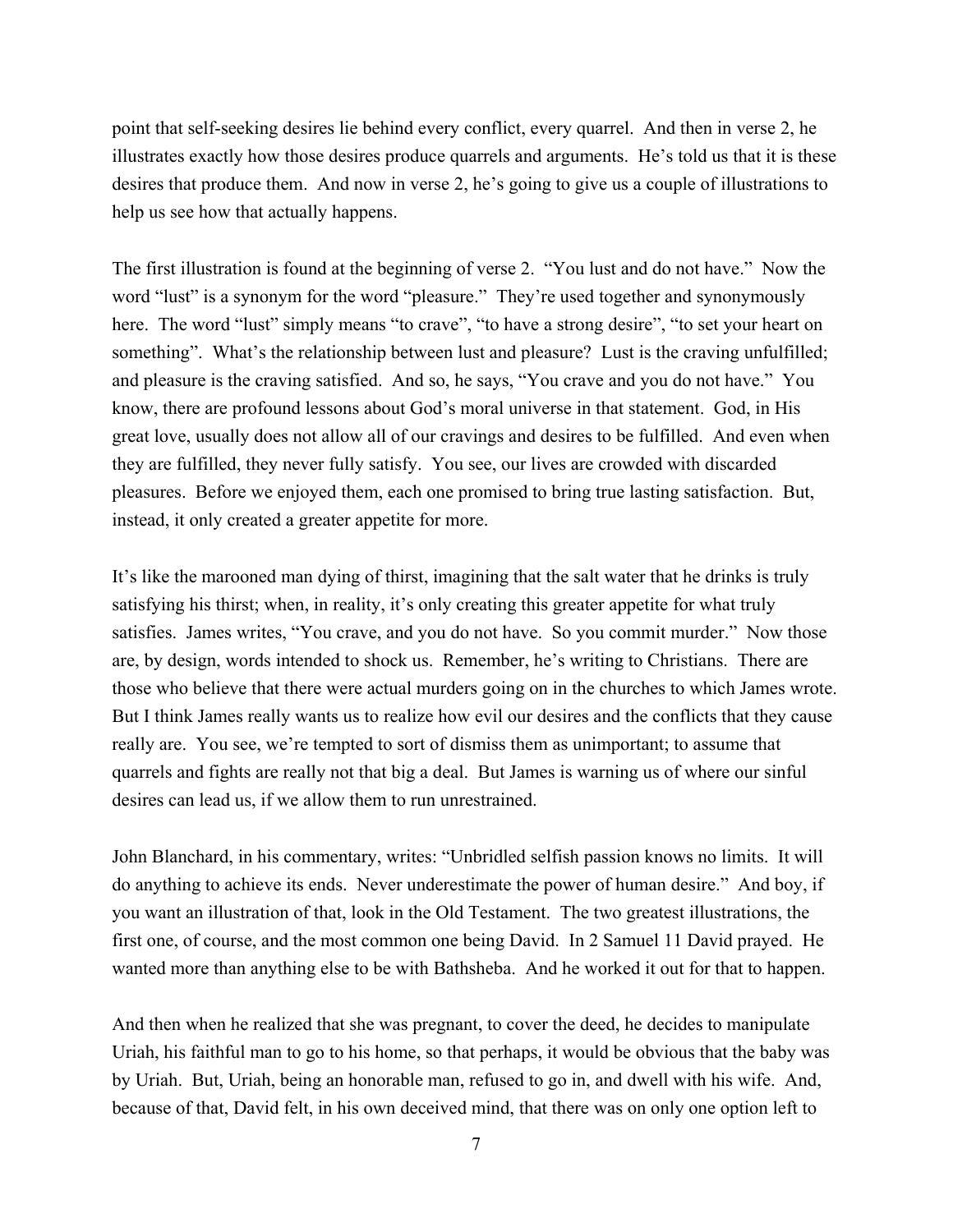him; and that was to arrange for Uriah to be thrust forward in the battle and all the other troops withdrawn, so that he would be killed. Uriah died, as it were, by David's own hand. It's as if David took a sword and plunged it into Uriah's heart in the sight of God.

Nathan comes in to David and says, "You are the man." Listen, don't ever underestimate the power of the cravings that live in your heart and mine. If we don't control them, if we don't restrain them by the power of the Spirit, there is no limit to where they will go to satisfy themselves.

The other example, of course, would be the unbelievers Ahab and Jezebel, who desperately wanted. Ahab desperately wanted Naboth's vineyard, which was nearby his palace. And, like the weak man that he was, he pouted until his wicked wife, Jezebel said, "Don't you worry, Ahab. I'll get it for you." And she arranged for false accusations to be leveled against Naboth, and for him to be stoned to death, because they wanted a vineyard.

Don't you, for a moment, imagine that things have changed today. Our sinful desires, left unchecked, can go to the most extreme measures to satisfy themselves. While it's true that our sinful desires can lead to actual murder, as with David, I think James probably has in mind, as most commentators believe, a metaphorical use of the word, "murder" here. In other words, it's not that the people in the congregations James wrote to were actually killing each other. Instead, it was a metaphor for something else that was going on.

Turn back to Matthew 5. You'll remember the words of our Lord. In Matthew 5:21, as He presents His famous sermon on the mount, He explains the law of God. He doesn't repeal the law of God. He explains it and interprets it in a much more deep and profound way. And in verse 21 He says,

"You have heard that the ancients were told, 'YOU SHALL NOT COMMIT MURDER' and 'whoever commits murder shall be liable to the court.' [be guilty of death.] "But I say to you, that everyone who is angry with his brother shall be guilty before the court;" [In other words, worthy of the death penalty]. "and whoever says to his brother, 'You-good-for nothing,' shall be guilty before the supreme court; and whoever says, 'You fool, shall be guilty *enough to go* into the fiery hell."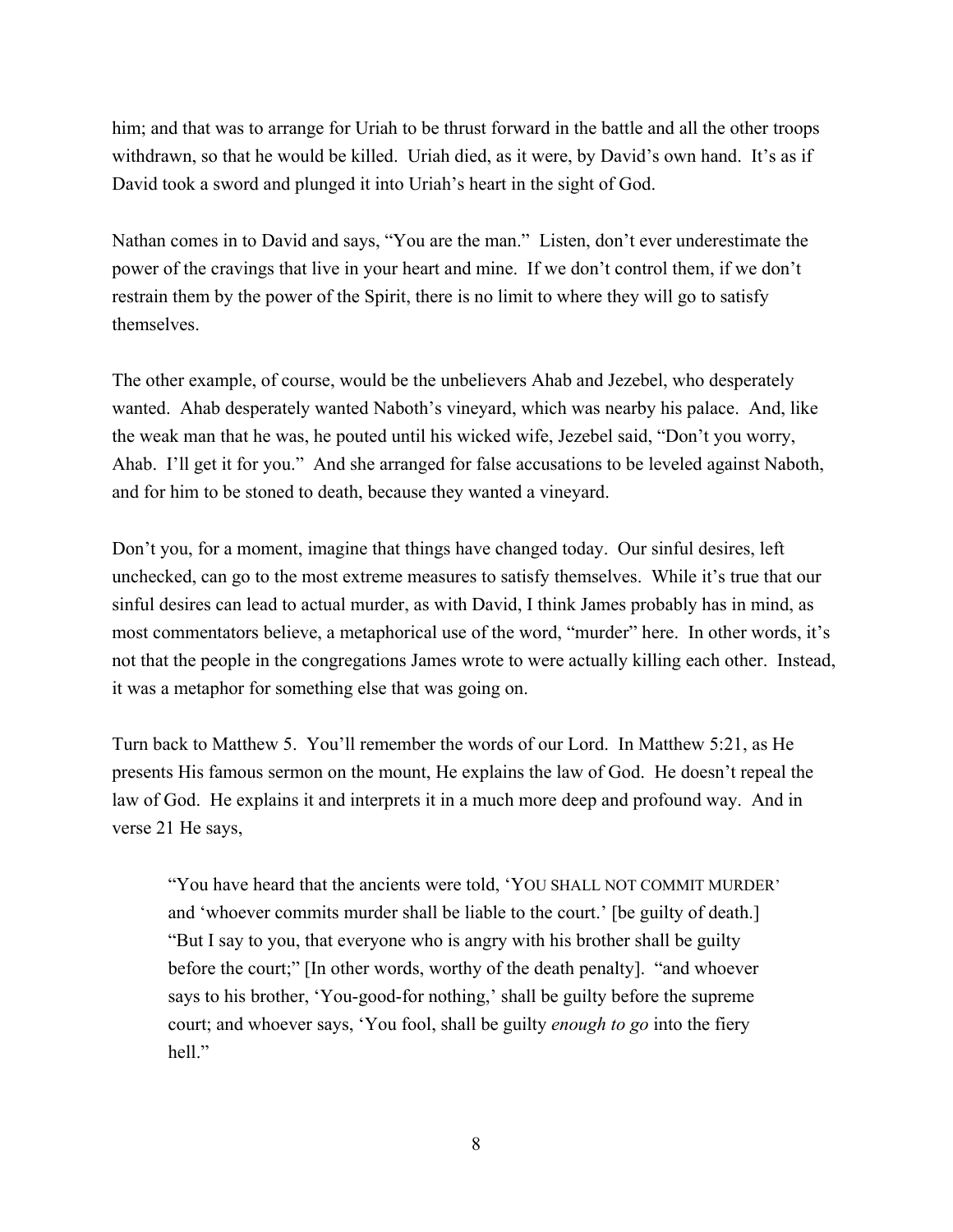Now Jesus isn't giving really different levels, here, of offenses. He's saying this: that angry, derogatory words, name calling, and hatred in the heart are, before the throne of God, the moral equivalent of murder. They are potential murder; because it's the same feeling. It's the same expression of hatred that expresses itself in anger in the heart hatred in the heart and pouring out words versus taking a knife or a gun and killing another person. And so what James is saying, in James 4, I think, is this: He's saying, "When we crave and we can't have, our hearts become filled with sinful anger for the person who stands in our way." It's as if we are willing to kill them, we so badly are angry with them and hate them. And given the time and opportunity and circumstances, we would. That's what James is saying.

In verse 2 he gives us a second illustration. He says, "You are envious and cannot obtain, so you fight and quarrel." Now he's making the same basic point, here, as the previous phrase. But there is a progression. Instead of just anger and hatred in the heart, now that anger erupts in fighting and quarreling. We crave something we don't have, and somebody is in our way of getting it. The first thing that happens is this anger and hatred, the moral equivalent of murder, occurs in the heart. And then, it explodes into the relationship in quarreling and fighting and arguing when we don't get what we want. Don't miss the big point that James is making here: All human conflict, whether a verbal argument between family members or friends, whether physical violence, or murder, or wars between nations, All human conflict can be traced back to one common source: the unmet cravings of our sinful hearts for what we want.

Now in the rest of verse 2 and in verse 3, James is still, here, helping us to identify and understand the true source of our quarrels. He's made it clear that the source is these unfulfilled desires. But that raises an immediate question: why are they unfulfilled? Why are these desires not satisfied? And James, then, identifies two reasons that these desires often aren't met and aren't satisfied.

The first reason is: We don't ask. Verse 2, "You do not have, because you do not ask." D. Edmund Hebert, great commentator on the book of James says, "Instead of turning to God as the giver of every good and perfect gift, we attempt to satisfy our gnawing wants through our own efforts." We just don't ask. Now this doesn't mean, by the way, that these people weren't praying at all. It just they weren't praying and asking God about these particular cravings. Usually, we know that it wouldn't be right to ask God for these things that we're going to consume on our own pleasures. Instead, what do we do? We scheme. We plan. And we sulk when we don't get it. And we get angry with the person who stands in our way. Compare that with Jesus' promise in Matthew 7:7. "Ask and it will be given to you. Seek and you will find.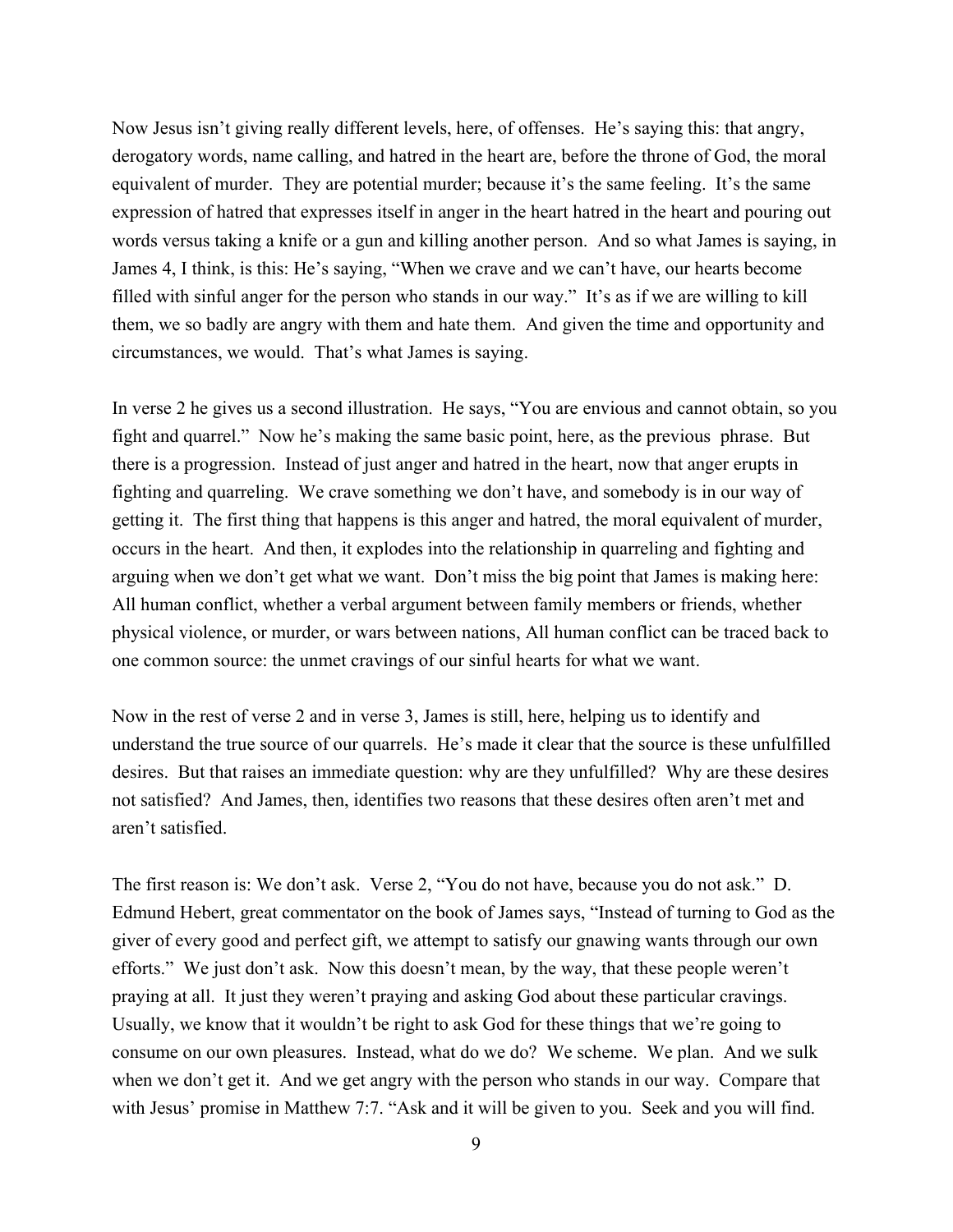Knock and it will be opened to you." In other words, everything that is good and right for us everything that is according to God's will, when we ask, God responds.

But there's a second reason that our desires, these desires, are often not fulfilled. Not only do we not ask; but in verse 3, we don't ask with the right motives. "You ask and do not receive." You see, sometimes, we are so clueless, that we do ask God for things we want that are fully intended just to satisfy these sinful cravings in our hearts. But we don't receive what we ask for. Why? Verse 3, "Because you ask with wrong motives." Literally, in the Greek text, it says, "You ask badly." And then he goes on to explain why "badly". The next phrase explains it. "You ask badly, so that you may spend it on your pleasures." The Greek word translated "spend" in this context implies, "to spend recklessly," "to spend with abandon." The same word is used of the Prodigal Son, in Luke 15, where it says, "He spent everything." In other words, "You ask, so that you may spend with reckless abandon on your pleasures." Same word as verse 1, "pleasures".

You know, we often are unaware when this happens. We can see it, sometimes, in the lives of others. But in our own hearts we don't even see when we're asking God for things that are really simply to satisfy our own sinful heart. Let me give you an example, not from my life, or from your life, but from the life of a member of Parliament. One commentator records that the following prayer was found in the papers of the deceased John Wohr, a member of Parliament. Listen to a written prayer that was found in his papers: "Oh Lord, Thou knowest that I have mine estates in the city of London. And likewise, I have lately purchased an estate in the county of Essex. I beseech Thee to preserve the two counties of Middlesex and Essex from fire and earthquake. And since I have a mortgage in Hertfordshire, I beg of Thee, likewise, to have an eye of compassion on that county. As for the rest of the counties, you may deal with them however You please. You know what? That sounds funny. And it is.

But it's not so funny, because it really shows our own hearts. Often, our motives are every bit as skewed as that. We ask God for something. And our motive to get that thing is to satisfy a sinful desire. Let me give you an example. Did you know that we can pray for the conversion of a family member, or a co-worker; and we can pray earnestly for that, but for all the wrong reasons. Our prayer for them to be converted may simply be so that our lives will be easier so that our lives will be less trouble. We can pray that our service in the church would be effective and successful. Seems like a worthy thing. But we can pray that with the wrong motive. We can pray it with our primary motive being for the increase and building up of our own reputation.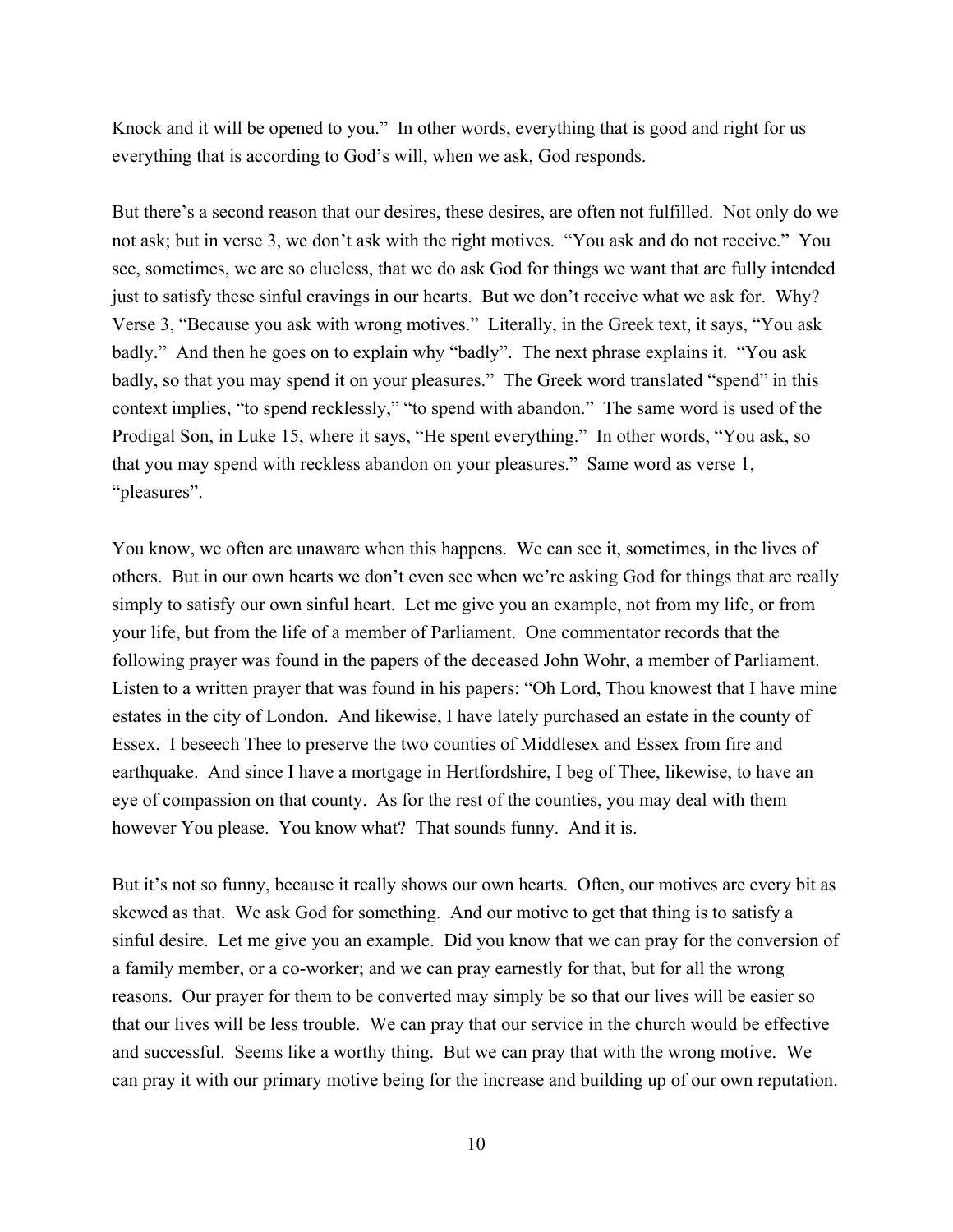One writer puts it this way: "Prayer is not asking God for what we want. It's asking God for what He wants." You know, as you think about the fact that our pleasures, our desires are what lie behind our temptations and our arguments and our quarrels and our conflict in life, it reminds you that our greatest and most compelling need is that our desires would be changed. Isn't that right? That our desires would be changed! What Jonathan Edwards called "our affections" That our affections would be changed to love and crave holy things and good things and things that God delights in. We need to pray that God will change our desires, that first and foremost, above everything else, we would desire God! we would find our ultimate joy in Him! And we must pray, then, that God would help us to see how every pleasure that we seek outside of God never really satisfies.

Annie Dillard, in her book, *The Writing Life*, describes the fascinating scientific experiment. In the experiment, a male butterfly was placed in an enclosure with a living female butterfly of his own species, and with a painted cardboard cutout one. Can you guess what happened? When the cardboard cutout of the butterfly was bigger than the male butterfly, and when it was bigger than any female butterfly could ever be, the male butterfly frantically tried to get the attention of the cardboard piece. Nearby, the real, living female butterfly constantly opened and closed her wings, in vain. She couldn't get his attention. This isn't just a problem for butterflies. This is a profound illustration of human nature, male and female. We spend our lives chasing cardboard pleasures all the time ignoring the real thing: pleasure that's found in God.

You know, the prophet, Jeremiah. Turn back to Jeremiah 2 for a moment. The prophet, Jeremiah confronts this problem in powerful language. Jeremiah 2:9,

"Therefore, I will contend with you," declares the LORD." [The word, "contend" here is a Hebrew word that literally means "court case". He's saying, "I've got a court case against you. I'm the plaintiff. And I'm presenting a complaint against you, Israel." This is God speaking. "I have a court case against you. [I have a complaint I want to present in court!] And with your sons' sons, I will contend. For cross to the coastlands of Kittim and see, and send to Kedar and observe closely," [in other words, check the nations around the south] and see if there has been such a *thing* as this! Has a nation changed gods when they were not gods? But My people have changed their glory for that which does not profit. Be appalled, O heavens, at this, and shudder, be very desolate," declares the LORD."